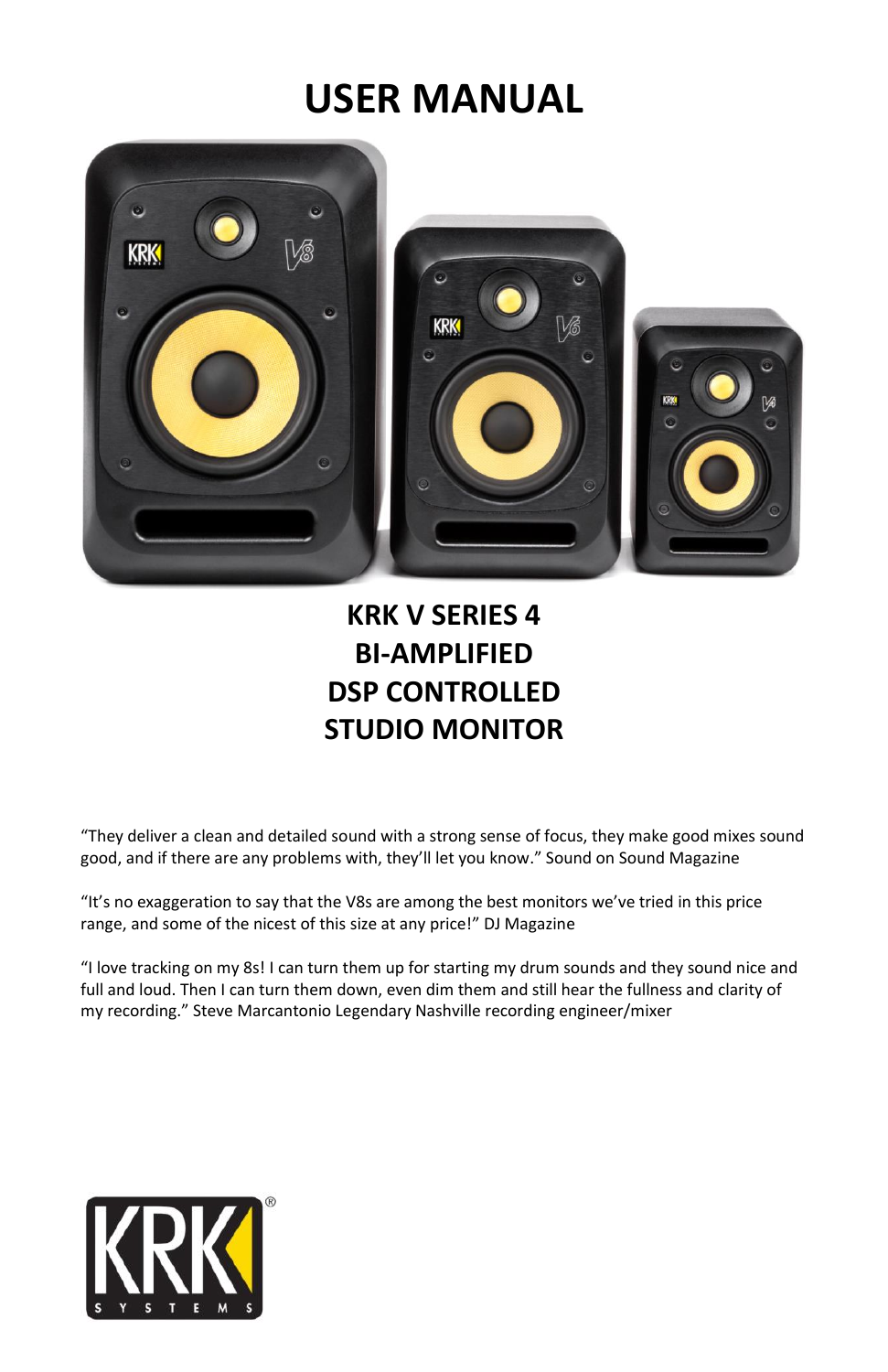**-dB LEVEL ATTENUATION** starts set to zero to be at +4 dBu or -10 dBV. Reduce this on both monitors in half dB steps to level match these to other monitors you may use with them up to -3 dB.

**SYSTEM SETTINGS** use these to adjust overall system preferences.

**A - GROUNDLIFT** If you have a ground loop and need to get rid of ground related noise, use this switch. It may also increase noise from other sources.

**B - INPUT** - We ship the monitors -10 on the input sensitivity. This makes them compatible with most gear; choose +4 setting for most pro gear. This will reduce your output level from the -10 setting so you will need to apply a higher-level signal at the input; this will increase the dynamic range and lower the noise floor.

**C - STANDBY** Use this to engage or disengage the standby. If standby is engaged the unit will go into sleep mode 30 minutes after no signal is detected. The monitors will wake up once you send signal to them again.

**D - LOGO LED** Turns the front KRK logo on and off



**E - LOGO LED DIM** With the KRK logo on this sets it to dim or bright. Set it to your desired setting according to the ambient light in your studio.

# **LOW CONTROL**

LOW SHELF Cut (minus) settings are wall-coupling filters. These EQ settings roll off the low end that can build up the closer you get to walls or if you have low ceilings.

Boost (plus) settings add low end if you need more thump, set these to your taste. Most studios will achieve plenty of low-end with the setting in the flat position.

LOW MID PEQ This is a parametric EQ with a wide Q. It does not cut your low end as it cuts low mid frequencies. We call it a desk filter. If you have a large mixing board aka "desk" or a large desk, you can get a buildup in the low mids that can cause audio muddiness.

Note: one setting utilizes both the wall coupling filter and the desk filter.

## **HIGH CONTROL**

HIGH SHELF and HIGH MID PEQ All these settings are for you to set to your mixing taste. If you feel you need more, or less high mids or highs, adjust these until you are happy. Some studios are bright and need less highs and some studios are dark and need more highs. We give you Shelf and PEQ EQ's. PEQ EQ adjusts high mid frequencies up or down without changing the high frequencies.

**USB JACK** is for possible future updates and/or features.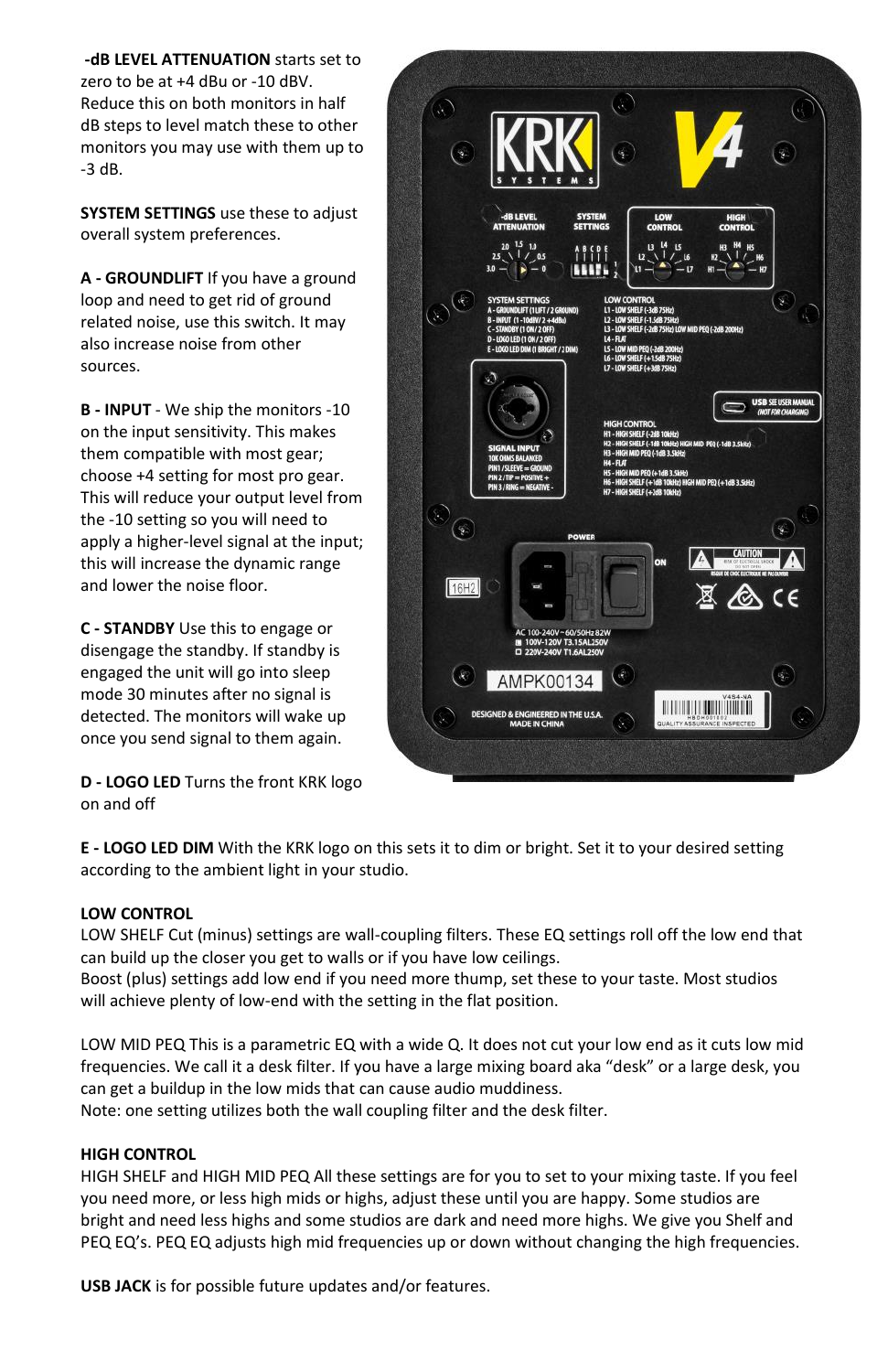The KRK design team has painstakingly modeled and analyzed hundreds of monitor placement and room acoustic situations to ensure that KRK delivers the most useful eq tools with minimal adjustments. Room acoustics are the biggest issue in today's studios because we are not in the perfectly built rooms now. Many great studios are just in revamped houses. We are giving you control to correct some of the anomalies you get from these types of situations.

With the **LOW CONTROL** and **HIGH CONTROL**, we have given you 49 different combinations of eq voicings to help you correct for your studio's acoustics to deliver more accurate monitoring. Start with **LOW CONTROL** and **HIGH CONTROL** switches set to L4 and H4 respectively, which is flat, no cut or boost and the –dB LEVEL ATTENUATION on 0. Set them up in your room per the information and diagrams below. Listen to some of your favorite songs and mixes. Try different positions in your room and placement before making eq adjustments and then adjust the eq to give you your best listening and monitoring experience.

SYSTEM SETUP Overall system setup is crucial to avoid unnecessary room acoustic interaction. A room's natural acoustics may alter the sound level at various frequencies due to abnormal dampening or reflections. Follow the checklist below for more details.

1 The system setup (studio monitors and work table) should be placed within the front 1/3 of the room. Doing so will reduce reflection buildup of peak frequencies.

2 The left and right sides of the system setup should be centered an equal distance from the left and right walls. This will produce even mid and low frequency response and preserve stereo imaging.

3 Avoid a listening position (your ears) that is closer than 3 feet (1 meter) from any wall. Also avoid large objects (such as lamps or decorations) near the studio monitor and listening position.

4 Diffusers and absorption material in the corners and back of a room will help remove room interaction by preventing reflections.

5 Carpeting will help prevent reflections from hard floor surfaces.

6 Studio monitor isolators (foam or rubber pads) will help remove low frequency coupling between the stands and desk. Low frequency coupling will cause the stand or desk to vibrate causing unwanted sounds.

7 A low noise floor (no outside interference from refrigerators or fans) is important to prevent the masking of low frequency detail. Rattles due to studio monitor playback should be removed as well.



 Within the system setup, the studio monitors and listening placement should be positioned in a near field configuration as follows: The left and right studio monitors should be approximately 3 to 5 feet (1 to 1.5 meters) apart and directed at a 60 degree angle towards the listening location. Measure the distance between the left and right studio monitors and note the listening position is equal distance to both sides. This will form an equilateral triangle. It is important that both left and right studio monitors are level matched. The V Series 4 is a two-way studio monitor with a tweeter (producing high frequencies) and a woofer (producing mid and low frequencies) in one enclosure. In between the tweeter and woofer is the acoustic axis point where the full frequency range comes together. The ideal location for the acoustic axis point is located at ear level in the listening position. It is acceptable to angle the studio monitors so the acoustic axis is in the correct direction.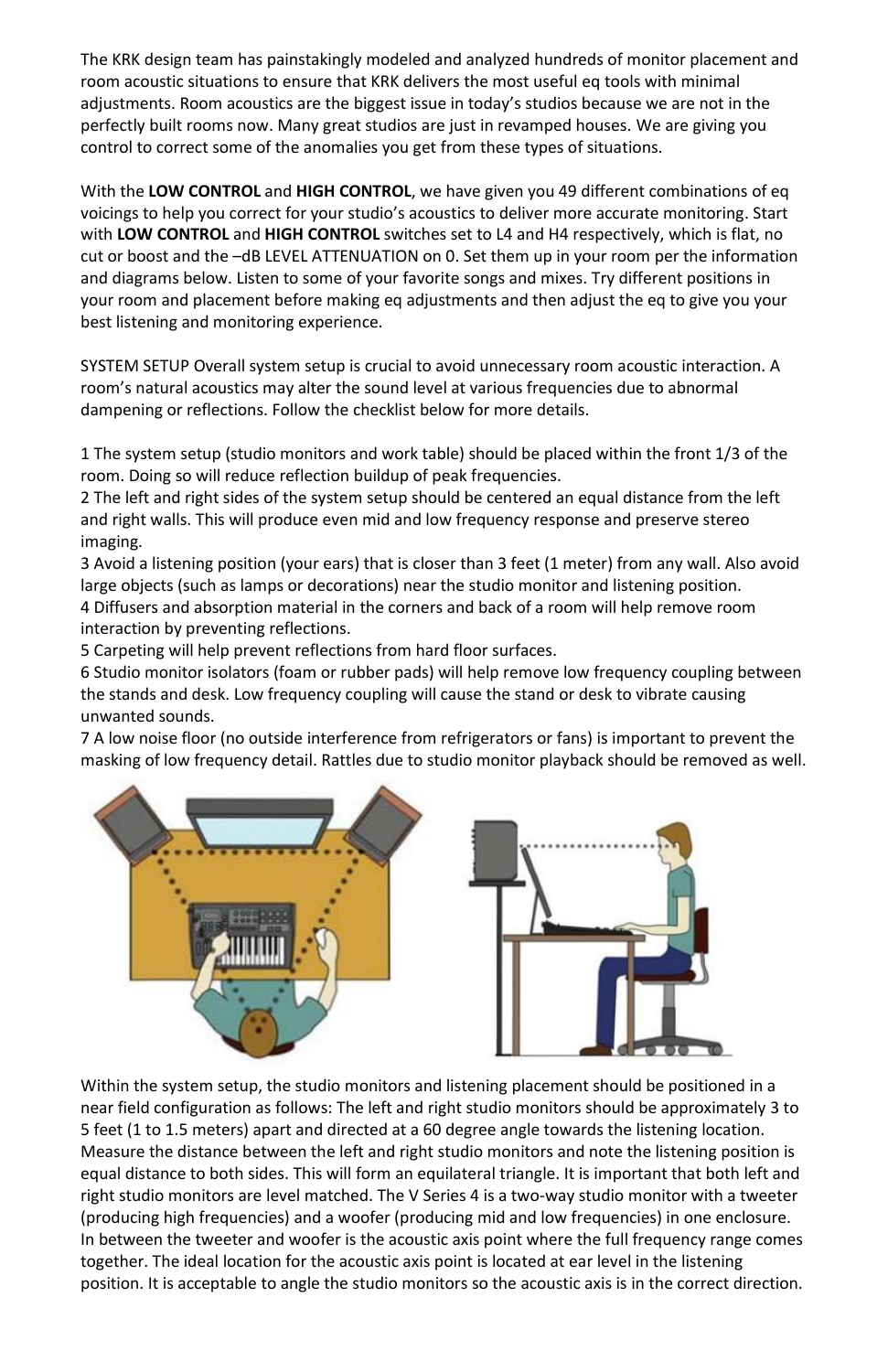# Tips and tricks and features

# **Grills**

We included a user installable grill with your monitors. While most producers/mixer prefer a monitor to have exposed drivers, there are some instances where having a grill is important or useful.

If you want to use the grills, you can have confidence that they will not affect the sound of the V Series. Because of the design of the grill, for all intents and purposes, there is no change in frequency response from grill to no grill. So if you just like how they look with the grills on, feel free to use them. To see how they look with the grills on before you install them, you can go here. http://www.krksys.com/images/high\_rez/vseries/KRK\_V\_fam\_front\_grill.jpg

But they are really included for high traffic situations to the protection of your monitor's drivers. For instance, in mobile recording trucks or studios with a lot of foot traffic. You can use them in your home studio to protect them from little pokey fingers. Use them if you bring your own V Series with you as you go to different studios to protect them while you travel. Because the tweeter is much more fragile than the woofer, if you just want to protect the tweeter you can cut the grill and just use the section that covers the tweeter only.

To install the grill, simply unscrew the 6 cap-head screws from the brushed aluminum faceplate and then attach the grill with the included screws to the aluminum baffle and then replace the brushed aluminum faceplate.

# **Built in stabilizer**

EVA foam cushion on the bottom and the cast-aluminum front gives the V Series what is in essence a monitor stabilizer built in. This aids in reducing the recoil of the woofer when playing music. It adds punch and clarity because when the woofer moves, it doesn't lose energy due to cabinet movement. The foam keeps the monitor in place and isolates the monitor from your desk.

## **Input sensitivity**

+4 vs -10 uses. Input sensitivity is not volume. Our amplifier runs wide open and then you adjust how "hard" you hit it with input sensitivity, also known as a pad. The -0.5dB increments of up to -3dB cut on the Input sensitivity adjustment on the back of the unit is for level matching with your other monitors.

Running at +4 is "quieter" than -10. -10 hits the amp a lot harder so it is perceived as "louder". But in essence this is incorrect. All you are doing is reducing your headroom and dynamic range. The bigger issue is that you will have a much worse signal-to-noise ratio running at -10, again, because the amp is wide open and you are now putting more gain in front of it. So, because of all of that, the more "pro" way to run the monitors is at -4 for almost all situations. You will have way less "hiss" coming from the amp. You will have more headroom and dynamic range and that will make your music and mixes feel better and more "open" as you work.

So, when would you want to use -10? Well, we ship in -10 because in the store, we battle the "volume" wars at the retail store. Some associates in the store will a/b and put a 155 watt, 115 dBSPL V6 in +4 next to a 98 watt, 107dBSPL Rokit 6 running at -10 (volume all the way up) and declare that the V6 is not as loud as the Rokit 6. But in actuality, using your volume interface, if you turned the Rokit up as loud as it could go before hitting the limiter and then switch to the "quieter" V6 and continued to turn up the volume of your source, you will get way louder with the V6 before hitting the limiter. We must be prepared to win that war in the store by shipping it in -10. Also, you could run it at -10 if you don't have a way to run two different sets of monitors in your studio from two separate volume knobs. If your other monitors don't have a way to bring them back down to a matching volume with your Vs then you can use -10 and the -3dB input sensitivity adjustment to level match your two sets of monitors.

**Universal threaded mounting bracket points** are on each model to use with wall mounting brackets.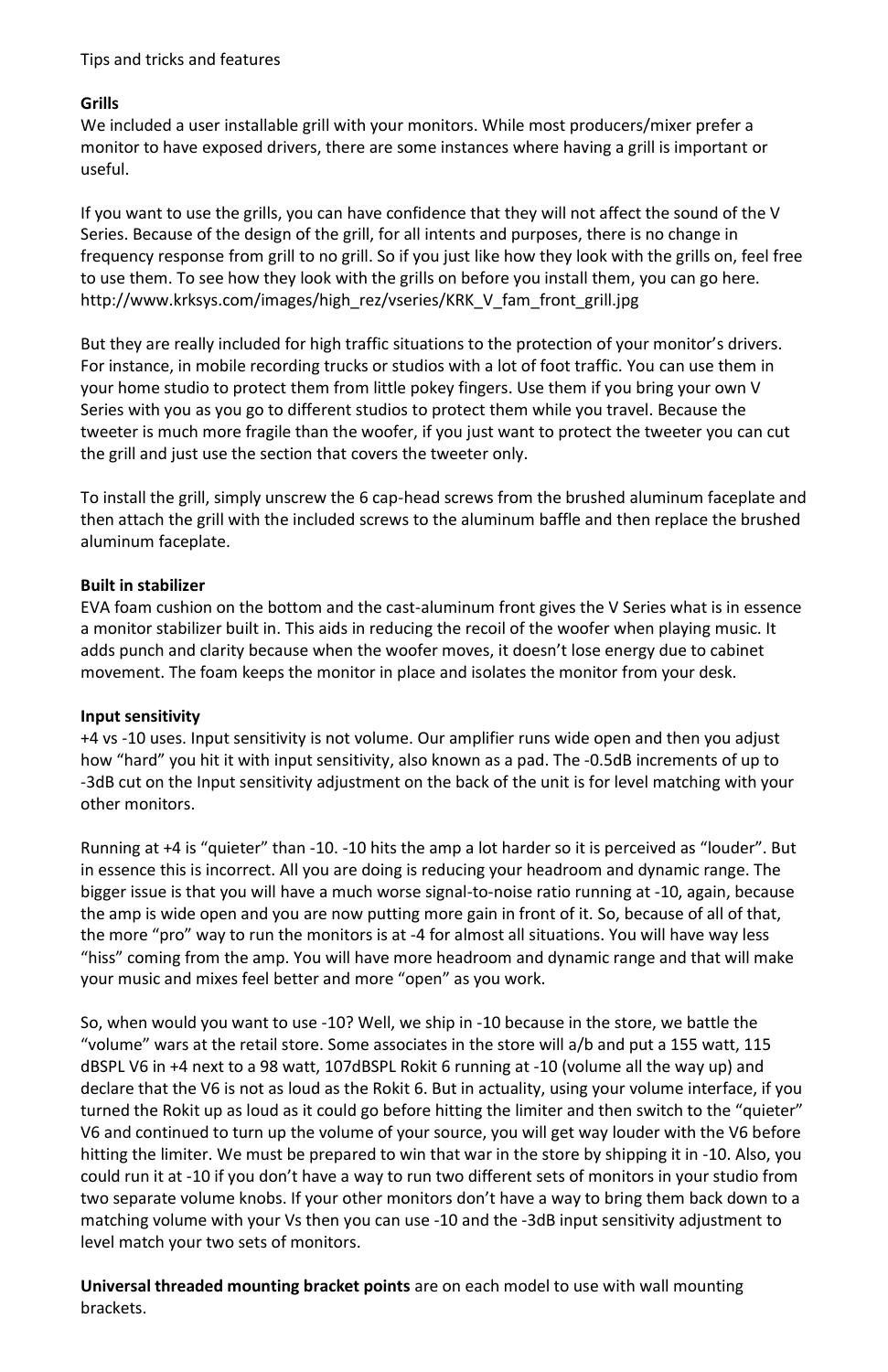#### **Power on**

When you first power up the V Series, there is a 3 second delay and the light on the front of the unit comes up and then one second later there is signal to the speakers. The same is true for coming out of standby.

#### **Standby**

Your monitors have the ability to power down when you are not using them for 30 minutes. If you don't want them doing that, you simply switch the standby feature off on the back. But if you use standby to save energy or because the power switches are hard to reach in your studio, leave the standby on. You will know that the Vs are in standby because the KRK logo will pulse (even if you normally have the KRK logo light off).

To wake up your monitors after they go into standby. Just like when you first turn them on, there is a three second delay until the light on the front comes on and a second later you get signal to the speaker. If your speakers go into standby, ease your source volume up slowly. You only have to break -50 dBu for them to come out of standby. This will keep you from excessive volume spikes if you ease it up slowly. Also, as you raise the volume, you can use the light going solid as an indication to turn your source back down to avoid any loud spikes. Or if your setting is KRK logo light out, you can use the pulsing light going off to indicate you are about a second from the speaker coming on.

#### **TROUBLESHOOTING**

#### **If there is no power, check to see if...**

· Check to see if the power cord is plugged into both the IEC socket on the rear panel of the active speaker and into the AC mains. Verify that the AC mains are active by using an approved AC tester or simply connect a lamp with a working light bulb. In some cases, the AC mains may be controlled by a light switch or power strip with suppressor that may not be in the 'on' position. · Verify that the power switch on the active speaker is in the 'on' position.

· Check to see if the power light is illuminated. The power light is the KRK logo on the front panel of the monitor. If the power light is not illuminated, turn the power switch OFF and check the A/C mains fuse(s). The fuse is located

directly below the power receptacle.

· Be sure that dipswitch 4 on the back of the unit is in the up position.

#### NEVER USE A LARGER AMPERAGE FUSE THAN SPECIFIED!

· After the fuse has been checked and replaced, turn the power switch back on. The power light should illuminate.

· Check to see if a fuse change was needed. If you power the monitor back on and the fuse blows again, the monitor needs to be returned to the dealer or distributor where you purchased it or to KRK for servicing.

#### **If you can't hear certain sounds...**

· Repeat steps in the previous troubleshooting section above before continuing to the next steps.

· Check to see if all other audio devices using the same AC outlet are still operating.

· Check to see if the audio source cable is plugged into both the source output and the monitor input.

· Check to see if the signal source (E.g. mixing console, work station, CD player, etc.) is turned up to a level that can properly send a signal to the monitors.

· Check to see if the audio source is in mono or stereo, or information in the mix may also be panned differently which will result in differing cancellation. Audio heard in stereo and not heard in mono may be a result of phase cancellation due to long delays between left and right channels or polarity inversion. Avoid polarity inversion by using matching cables.

· Check to see if one of the monitors is working. Exchange the audio input cable from the non-working monitor to the working unit. This will determine whether it's really the monitor, a faulty cable, or some other glitch in the audio chain.

· If the monitor is still not responding, it should be returned to the dealer where you purchased it or to KRK for servicing.

#### **If the monitor suddenly stops working...**

· Turn the monitor level down or off.

· Repeat steps in the troubleshooting sections above before continuing to the next steps.

· Carefully check to see if the amplifier's back plate is hot! If the monitor has been running at highest power output for an extended period of time, it could be that the unit has become overheated and the protection circuitry has shut the system down momentarily. The monitor provides maximum circuitry protection against AC power surges, amplifier overdrive, and overheating of the amplifiers. Turn the monitor off then wait 30 minutes to allow the back plate to cool down. Turn the power switch back on.

· Increase the volume to check for normal operation.

· If the monitor is still not responding, it should be returned to the dealer where you purchased it or to KRK for servicing.